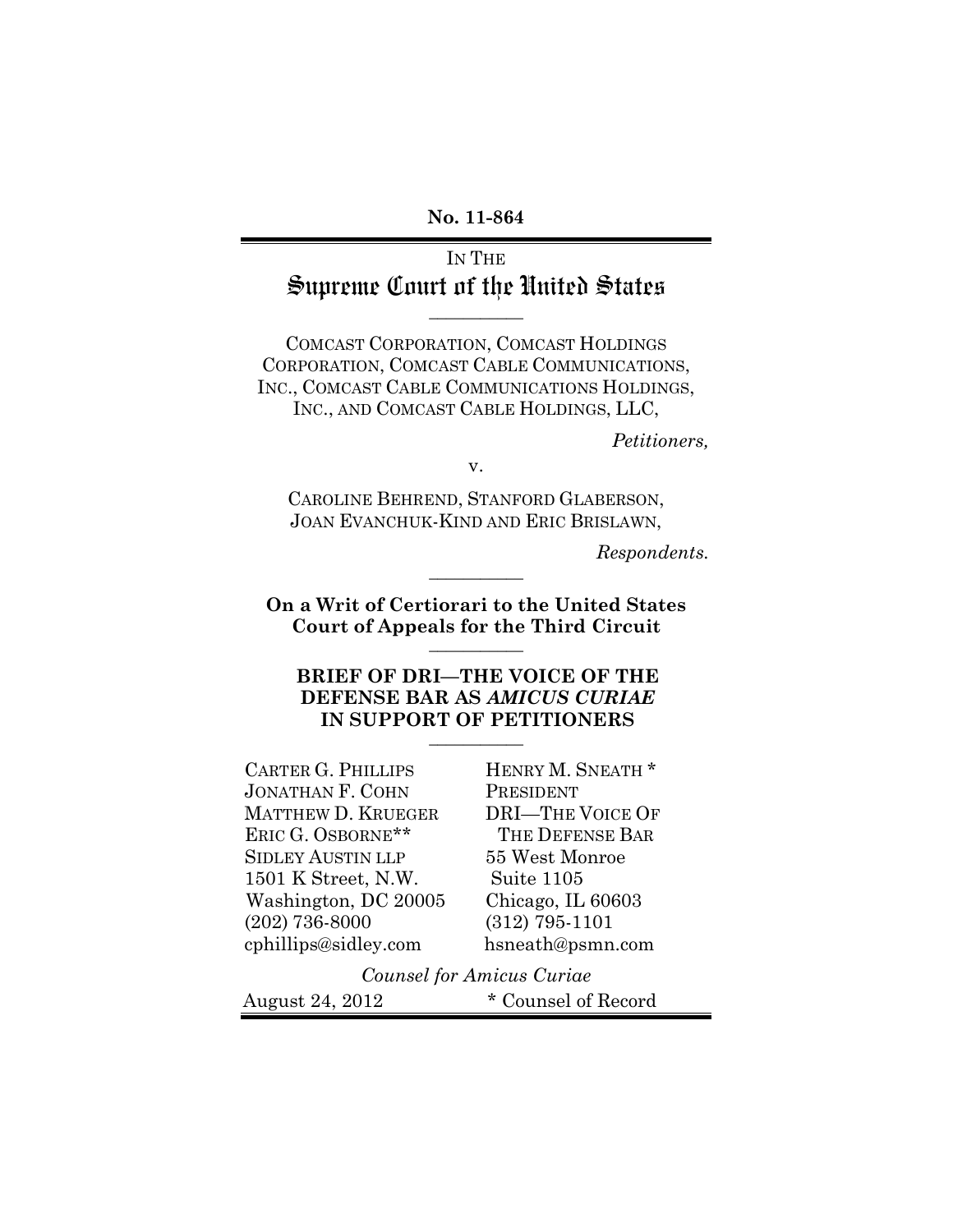\*\* Admitted in Tennessee and practicing law in the District of Columbia pending application for admission to the D.C. Bar under the supervision of bar members pursuant to D.C. Bar Rule 49(c)(8).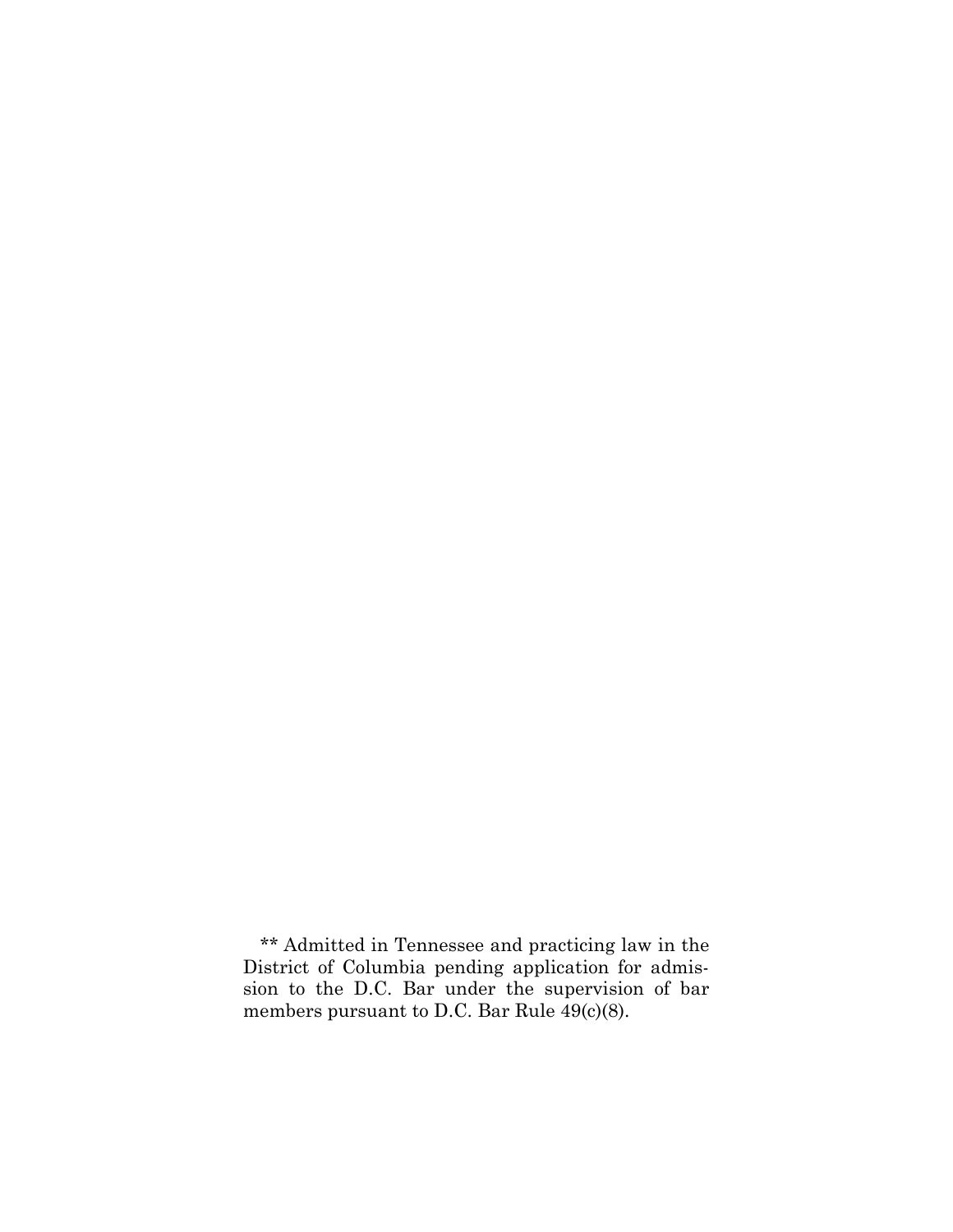## TABLE OF CONTENTS

|                                                                                                       | Page           |
|-------------------------------------------------------------------------------------------------------|----------------|
|                                                                                                       | ii             |
| INTEREST OF AMICUS CURIAE                                                                             | 1              |
|                                                                                                       | $\overline{2}$ |
|                                                                                                       | 4              |
| I. THIS COURT'S PRECEDENTS REQUIRE<br>PLAINTIFFS TO PRESENT ADMISSI-<br>BLE EVIDENCE BEFORE OBTAINING | 4              |
| II. FUNDAMENTAL PRINCIPLES OF FAIR-<br>NESS REQUIRE PLAINTIFFS TO IN-<br>TRODUCE ADMISSIBLE EVIDENCE  | 6              |
| III. EXPERT OPINIONS PERVADE CLASS<br>CERTIFICATION PROCEEDINGS                                       | 10             |
|                                                                                                       | 14             |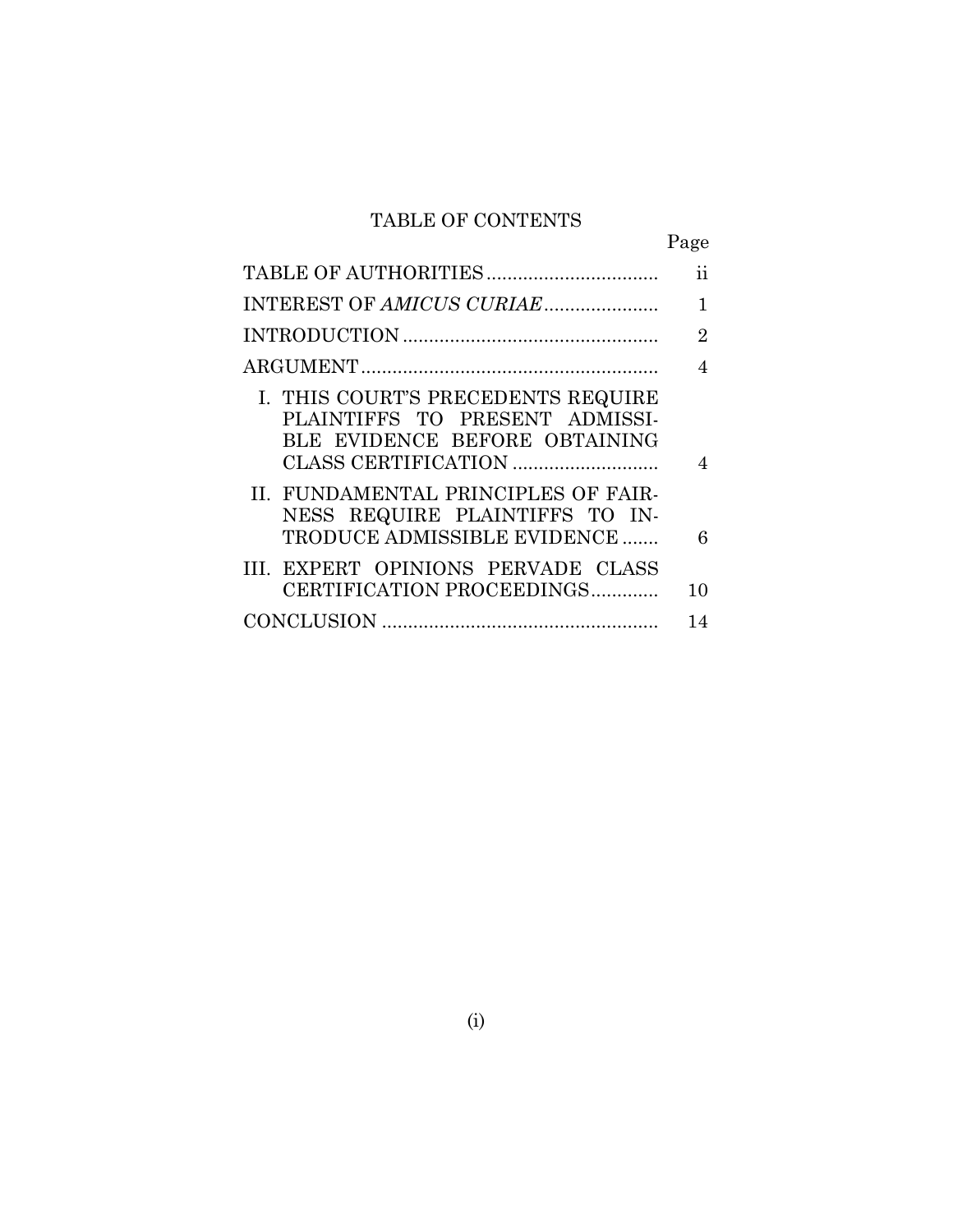## TABLE OF AUTHORITIES

CASES Page

| Amchem Prods., Inc. v. Windsor, 521 U.S.     |                |
|----------------------------------------------|----------------|
|                                              | $\overline{4}$ |
| Am. Honda Motor Co. v. Allen, 600 F.3d       |                |
|                                              |                |
| Barnes v. Am. Tobacco Co., 176 F.R.D. 479    |                |
| (E.D. Pa. 1997), aff'd, 161 F.3d 127 (3d     |                |
| Cir. 1998)                                   | 10             |
| Basic Inc. v. Levinson, 485 U.S. 224         |                |
|                                              | 12             |
| Bell Atl. Corp. v. AT&T Corp., 339 F.3d      |                |
|                                              | 11             |
| Blades v. Monsanto Co., 400 F.3d 562 (8th    |                |
|                                              | 12             |
| Blue Chip Stamps v. Manor Drug Stores,       |                |
|                                              | 8              |
| Carpenter v. Boeing Co., 456 F.3d 1183       |                |
|                                              | 10             |
| Castano v. Am. Tobacco Co., 84 F.3d 734      |                |
|                                              | 3, 7           |
| Coopers & Lybrand v. Livesay, 437 U.S.       |                |
|                                              | 8              |
| Daubert v. Merrell Dow Pharm., Inc., 509     |                |
|                                              | 1              |
| Deposit Guar. Nat'l Bank v. Roper, 445       |                |
|                                              | 6              |
| Ellis v. Costco Wholesale Corp., 657 F.3d    |                |
|                                              |                |
| Erica P. John Fund, Inc. v. Halliburton      |                |
|                                              | 11             |
| Gen. Tel. Co. of Sw. v. Falcon, 457 U.S. 147 |                |
| $(1982)$                                     | 4              |
| In re Hydrogen Peroxide Antitrust Litig.,    |                |
| 552 F.3d 305 (3d Cir. 2009)                  | 12             |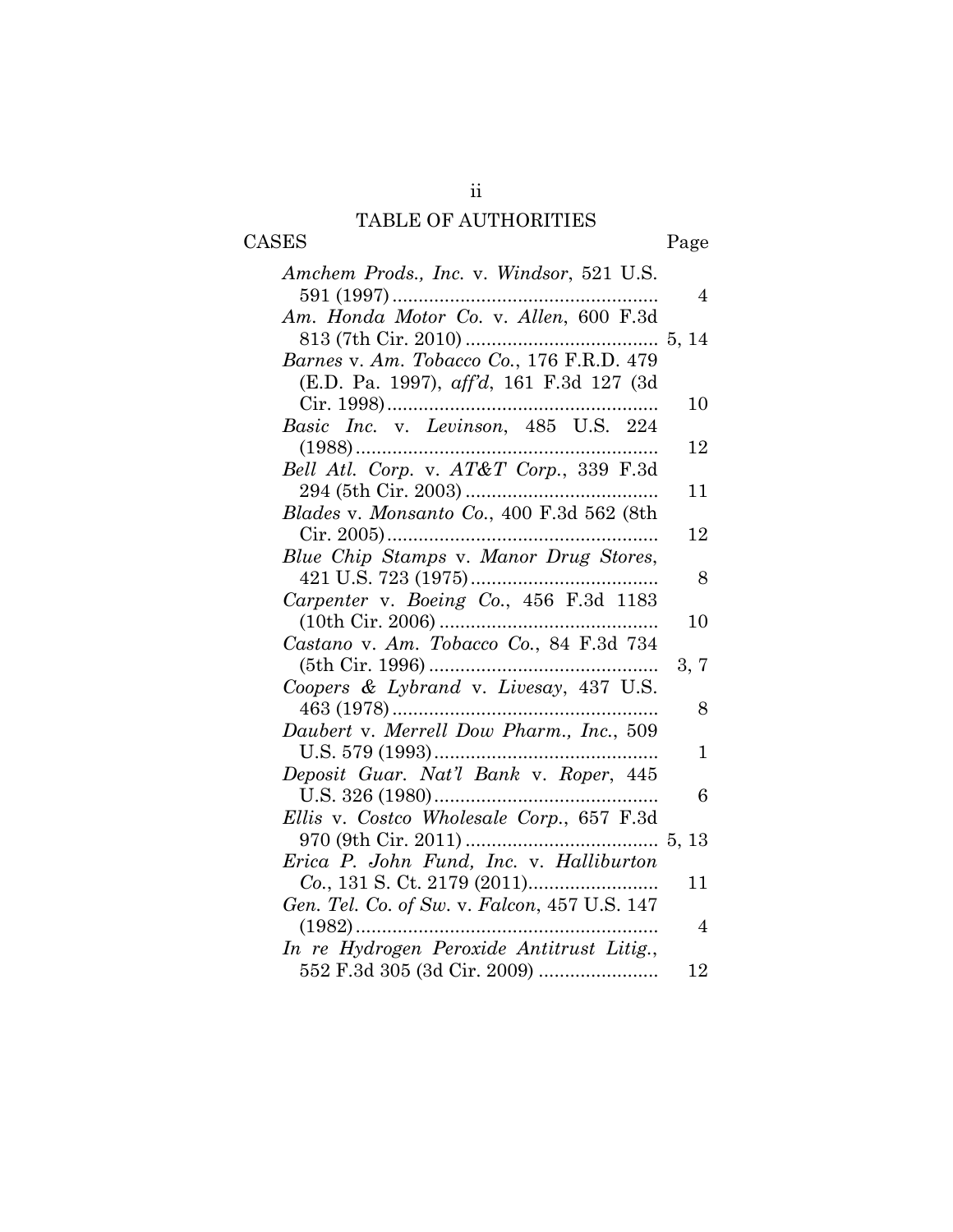## TABLE OF AUTHORITIES—continued

|                                              | Page |
|----------------------------------------------|------|
| In re IPO Sec. Litig., 471 F.3d 24 (2d Cir.  |      |
| $2006)$                                      | 5    |
| Jackson v. Virginia, 443 U.S. 307 (1979)     | 6    |
| In re Polymedica Corp. Sec. Litig., 432 F.3d |      |
|                                              |      |
| In re Polypropylene Carpet Antitrust Litig., |      |
| 996 F. Supp. 18 (N.D. Ga. 1997)              | 9    |
| In re Rhone-Poulenc Rorer Inc., 51 F.3d      |      |
|                                              | 9    |
| Sher v. Raytheon Co., 419 F. App'x 887       |      |
| (11th Cir. 2011), rev'g, 261 F.R.D. 651      |      |
|                                              | 14   |
| Superintendent v. Hill, 472 U.S. 445         |      |
|                                              | 6    |
| Unger v. Amedisys Inc., 401 F.3d 316 (5th    |      |
|                                              |      |
| Wal-Mart Stores, Inc. v. Dukes, 131 S. Ct.   |      |
|                                              |      |
| West v. Prudential Sec., Inc., 282 F.3d 935  |      |
|                                              | 5    |
| Windham v. Am. Brands, Inc., 565 F.2d 59     |      |
|                                              | 11   |

### **STATUTE**

| Class Action Fairness Act of 2005, Pub. L. |  |
|--------------------------------------------|--|
|                                            |  |

### RULE

|--|--|--|--|--|--|--|--|--|

### LEGISLATIVE HISTORY

|--|--|--|--|--|--|--|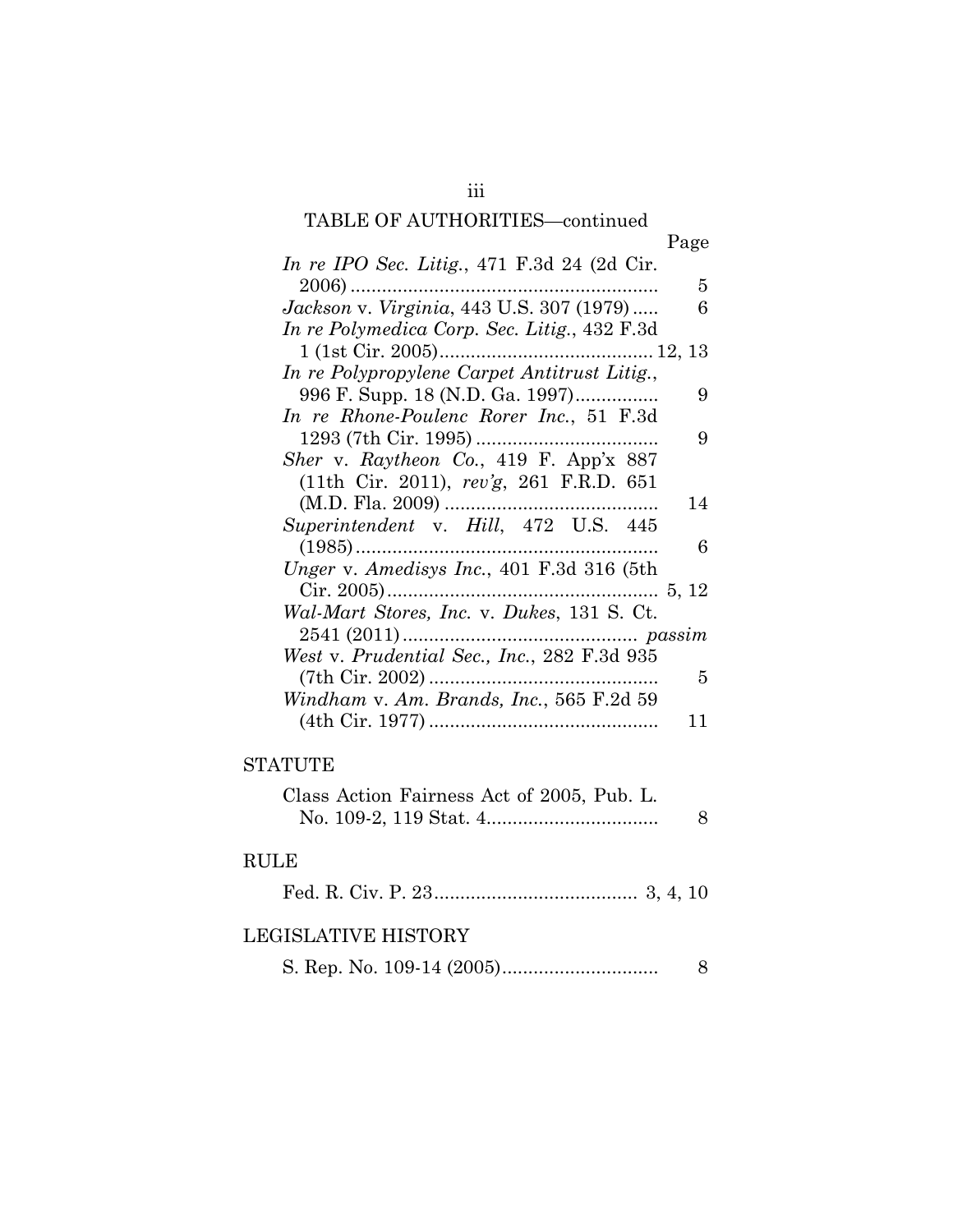# TABLE OF AUTHORITIES—continued SCHOLARLY AUTHORITIES Page

iv

| 7    |
|------|
|      |
|      |
|      |
| 8    |
|      |
|      |
|      |
|      |
| 12   |
|      |
|      |
|      |
| 13   |
|      |
| 11   |
|      |
|      |
|      |
| 13   |
|      |
|      |
|      |
| 7, 9 |
|      |
|      |
| 7    |
|      |
|      |
|      |
| 11   |
|      |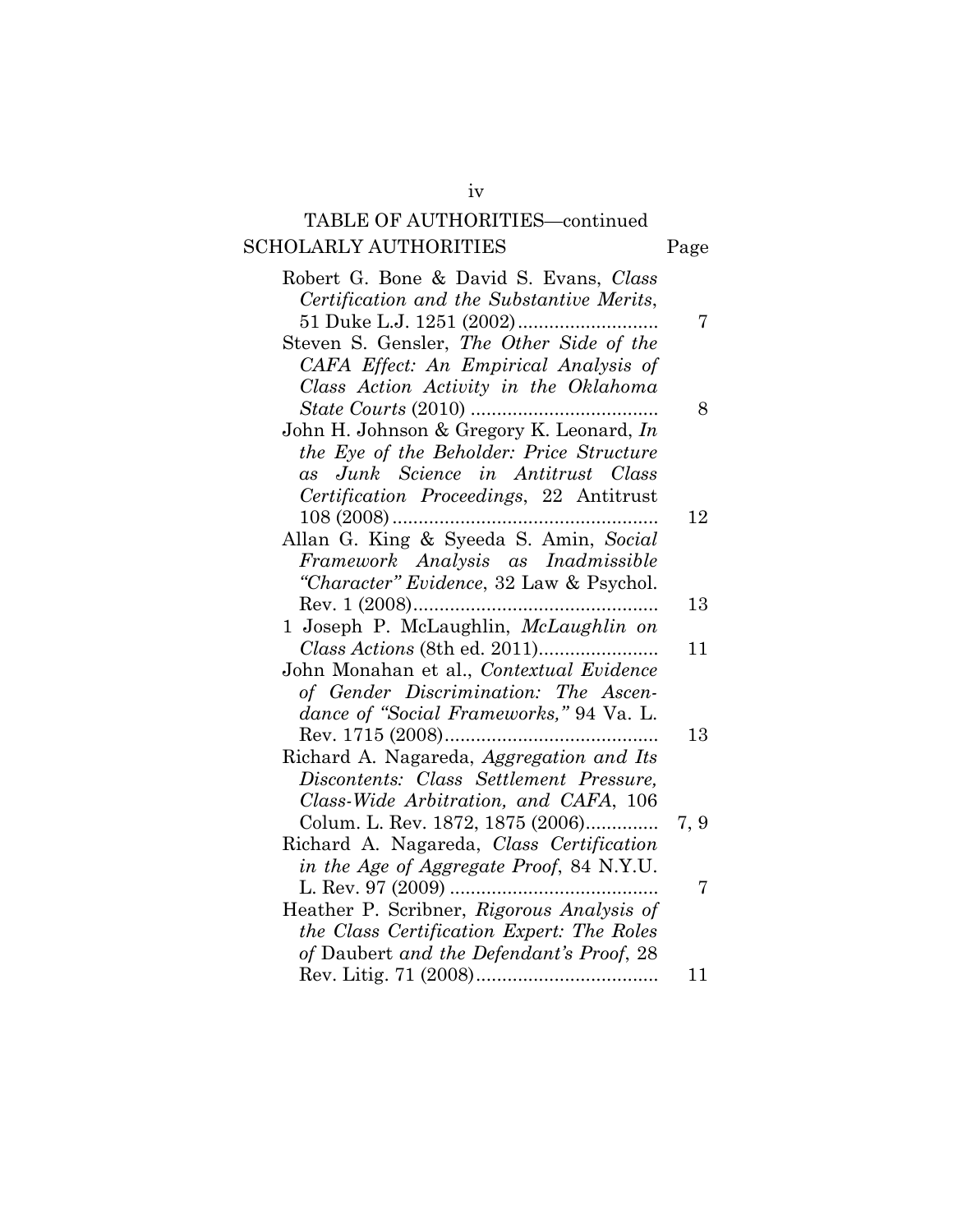# TABLE OF AUTHORITIES—continued OTHER AUTHORITIES Page

Hilary Hehman, *Class Certification in Cal-*

| in Cal- |  |
|---------|--|
| om the  |  |
|         |  |

| Study of California Class Action Liti-<br>gation (2010), available at http://www.<br>courts.ca.gov/documents/classaction-<br>8 |
|--------------------------------------------------------------------------------------------------------------------------------|
|                                                                                                                                |
|                                                                                                                                |
|                                                                                                                                |
|                                                                                                                                |
| Emery G. Lee III & Thomas G. Willging,                                                                                         |
| Impact of the Class Action Fairness Act                                                                                        |
| on the Federal Courts: Preliminary                                                                                             |
| Findings from Phase Two's Pre-CAFA                                                                                             |
| Sample of Diversity Class Actions (2008),                                                                                      |
| <i>available at http://www.fic.gov/public/pdf.</i>                                                                             |
| nsf/lookup/cafa1108.pdf/\$file/cafa1108.                                                                                       |
|                                                                                                                                |
| Barbara J. Rothstein & Thomas<br>- E.                                                                                          |
| Willging, Fed. Judicial Ctr., Managing                                                                                         |
| Class Action Litigation: A Pocket Guide                                                                                        |
|                                                                                                                                |

v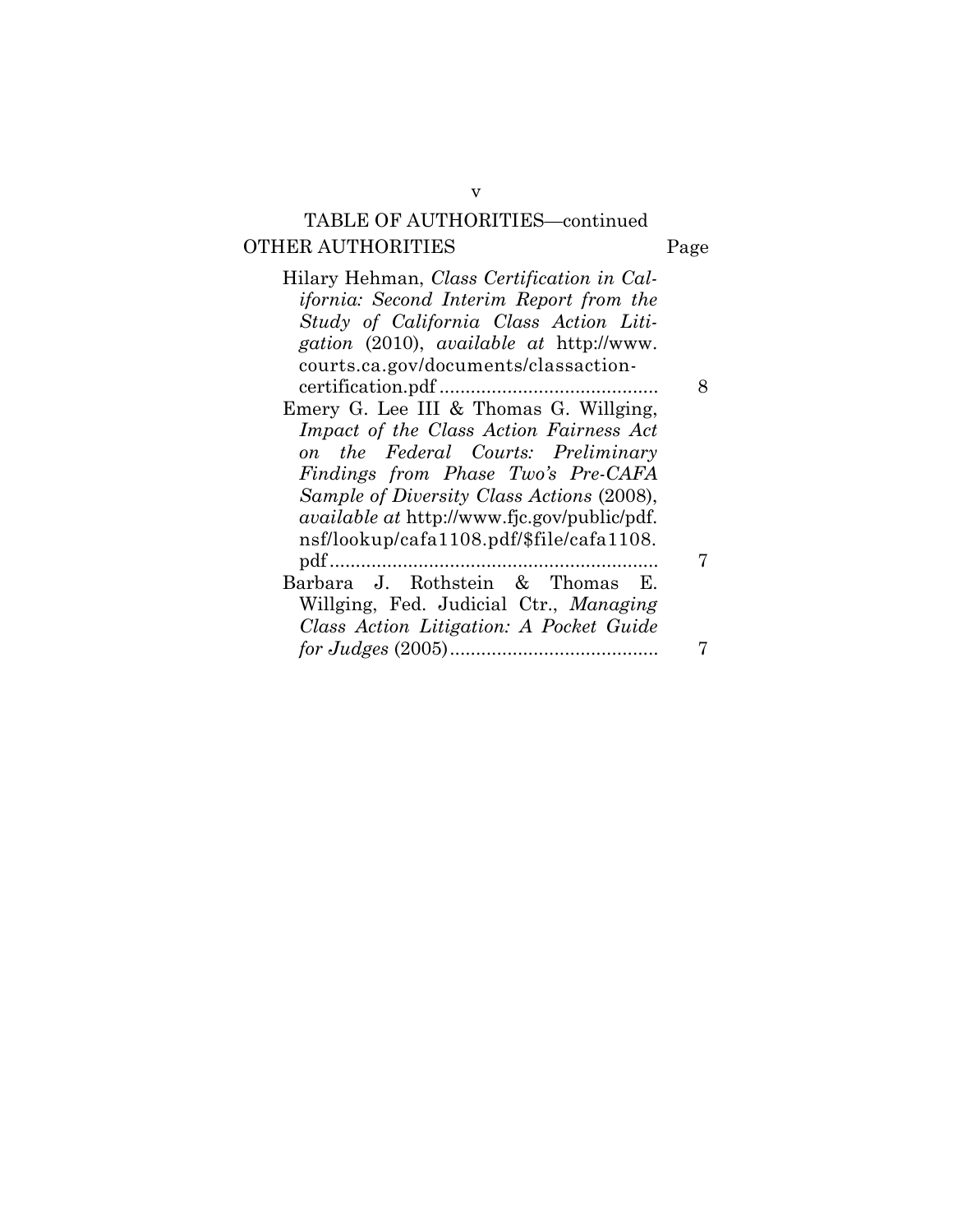#### **INTEREST OF** *AMICUS CURIAE*[1](#page-7-0)

*Amicus curiae* DRI—the Voice of the Defense Bar is an international organization that includes more than 23,000 attorneys involved in the defense of civil litigation. DRI is committed to enhancing the skills, effectiveness, and professionalism of defense attorneys. Because of this commitment, DRI seeks to address issues germane to defense attorneys, to promote the role of the defense lawyer, to improve the civil justice system, and to preserve the civil jury. DRI has long been a voice in the ongoing effort to make the civil justice system more fair, efficient, and—where national issues are involved—consistent. To promote these objectives, DRI participates as *amicus curiae* in cases raising issues of importance to its members, their clients, and the judicial system.

This is just such a case. DRI members regularly defend against proposed class actions in a variety of contexts and are confronted day-in and day-out with certification motions based on nothing more than junk science presented by so-called "experts." Unfortunately, as happened here, such motions are sometimes granted, even though the purported expert could not survive a challenge under *Daubert* v. *Merrell Dow Pharmaceuticals, Inc.*, 509 U.S. 579 (1993). What is worse, erroneous certification is almost always a complete litigation game changer.

 $\overline{a}$ 

<span id="page-7-0"></span><sup>1</sup> Pursuant to Supreme Court Rule 37.6, *amicus curiae* states that no counsel for any party authored this brief in whole or in part and that no entity or person, aside from *amicus curiae*, its members, and its counsel, made any monetary contribution towards the preparation and submission of this brief. Pursuant to Supreme Court Rule 37.3(a), *amicus curiae* certifies that counsel of record for both petitioners and respondents have consented to this filing in letters on file with the Clerk's office.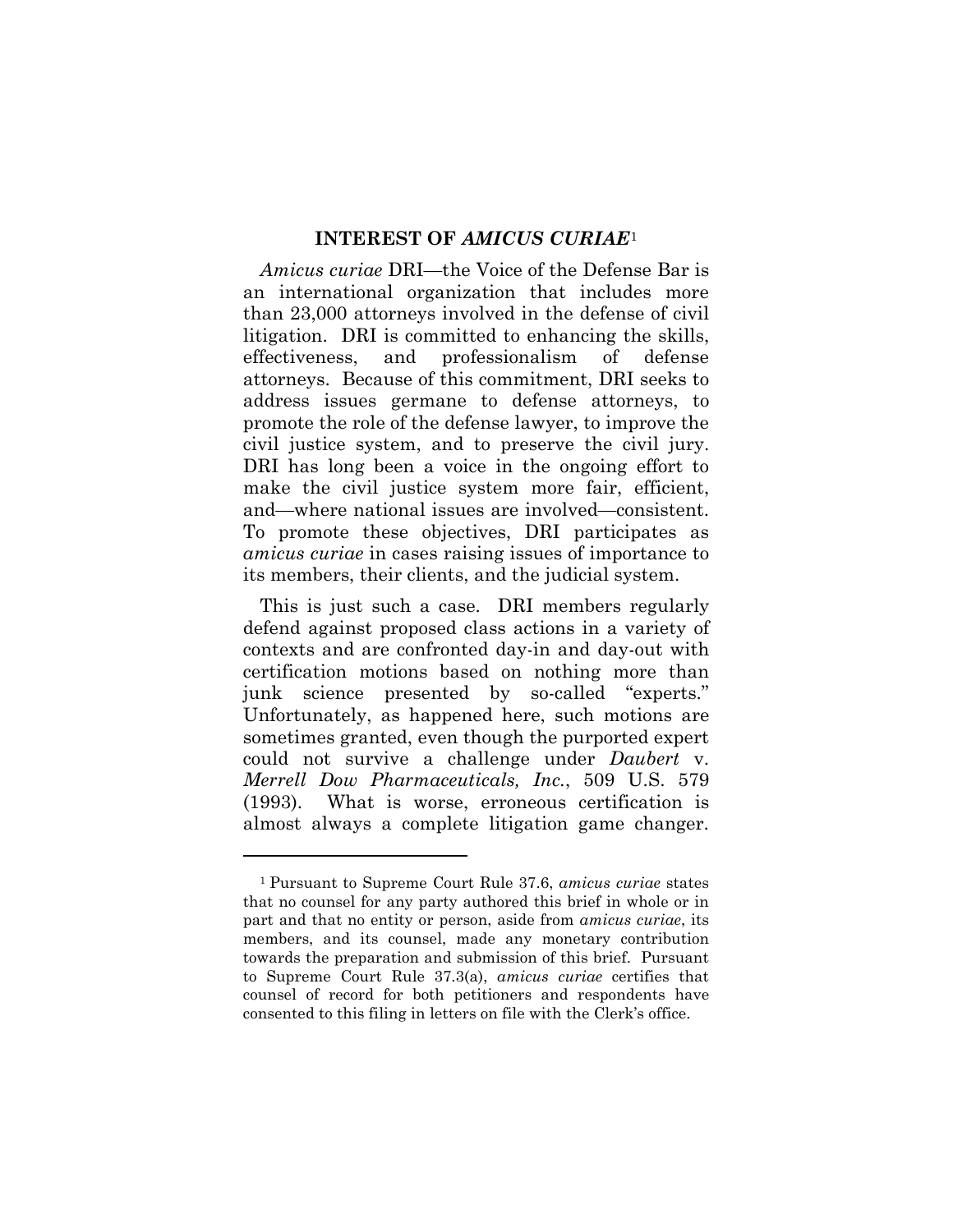Because of the enormous hydraulic pressure to settle class actions, meritless cases become found money for the plaintiffs' bar as soon as certification is granted. Accordingly, and for the reasons discussed below, this Court should reverse and confirm that admissible evidence is required to justify the pivotal certification decision.

#### **INTRODUCTION**

The district court certified a class that is larger and more diverse than the one this Court rejected in *Wal-Mart*. See Pet. App. 82a-83a, 163a.With over two million individuals served by 650 different franchises over the course of 13 years, the class was flawed from the start. *Id.* Yet plaintiffs were permitted to gloss over these differences by proffering a purported expert whose model suffered from fundamental and fatal methodological flaws. *Id.* at 40a; see also J.A. 189a-190a; Pet. Br. 16-35; Pet. App. 66a (plaintiffs' damages model is "incapable of identifying any damages caused by reduced overbuilding") (Jordan, J., dissenting). According to the Third Circuit, the absence of admissible evidence posed no barrier to certification because Rule 702 and *Daubert* simply do not apply. Instead, "[a]t the class certification stage," the Third Circuit only required "assur[ances]" that damages "are capable of measurement" at some later stage, Pet. App. 46a, and it sufficed that the model "could be refined . . . so as to comply with *Daubert*" in the future, *id.* at 44a n.13.

This was profound error. First, the decision below is irreconcilable with this Court's precedents. As the Court has explained, plaintiffs must "affirmatively demonstrate" that they satisfy the requirements of Rule 23. *Wal-Mart Stores, Inc.* v. *Dukes*, 131 S. Ct. 2541, 2551 (2011). Whether plaintiffs try to carry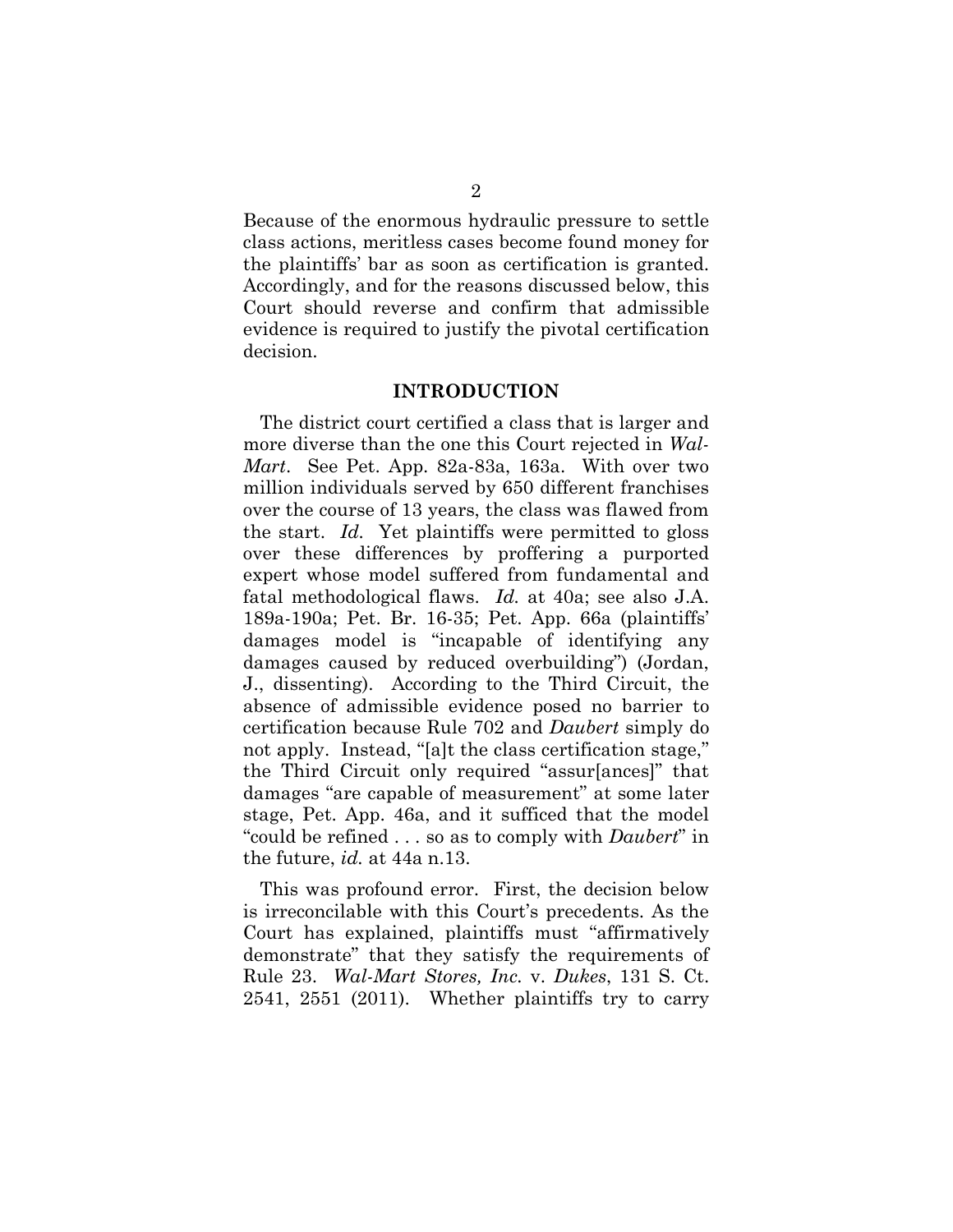that burden by offering expert opinions or through other means, district courts must "rigorous[ly] analy[ze]" plaintiffs' showing and make "find[ings]" as to whether plaintiffs can, "in fact," try their claims together with common evidence. *Id.*; Fed. R. Civ. P. 23(b)(3). This necessarily entails determining whether plaintiffs' expert evidence (if any) comports with Rule 702 and *Daubert*.

Second, allowing plaintiffs to obtain class certification with inadmissible expert opinions contravenes fundamental fairness. By piling numerous claims into one action, class certification "dramatically affects the stakes for defendants" and exerts "insurmountable pressure" to settle. *Castano* v. *Am. Tobacco Co.*, 84 F.3d 734, 746 (5th Cir. 1996). When a class is certified, the game is decided for all intents and purposes. As a result, a ruling that admissible evidence is not required would essentially allow courts to impose astronomical liability on a defendant without the basic building blocks of a civil case. This Court has recognized the importance of allowing only genuinely meritorious cases to proceed beyond the earliest stages of litigation because of the massive costs both to defendants and the judicial process. That approach requires reversal here.

Finally, affirming that inadmissible expert opinions cannot support class certification is essential to confine class actions to appropriate cases. Expert opinions are omnipresent in class certification proceedings in all types of cases, on all elements of plaintiffs' claims. The Third Circuit's indulgent approach towards these opinions would throw open the gate to class certification. The Court should reject that approach and require district courts to fulfill their vital gatekeeper duty to demand admissible evidence before certifying a class action.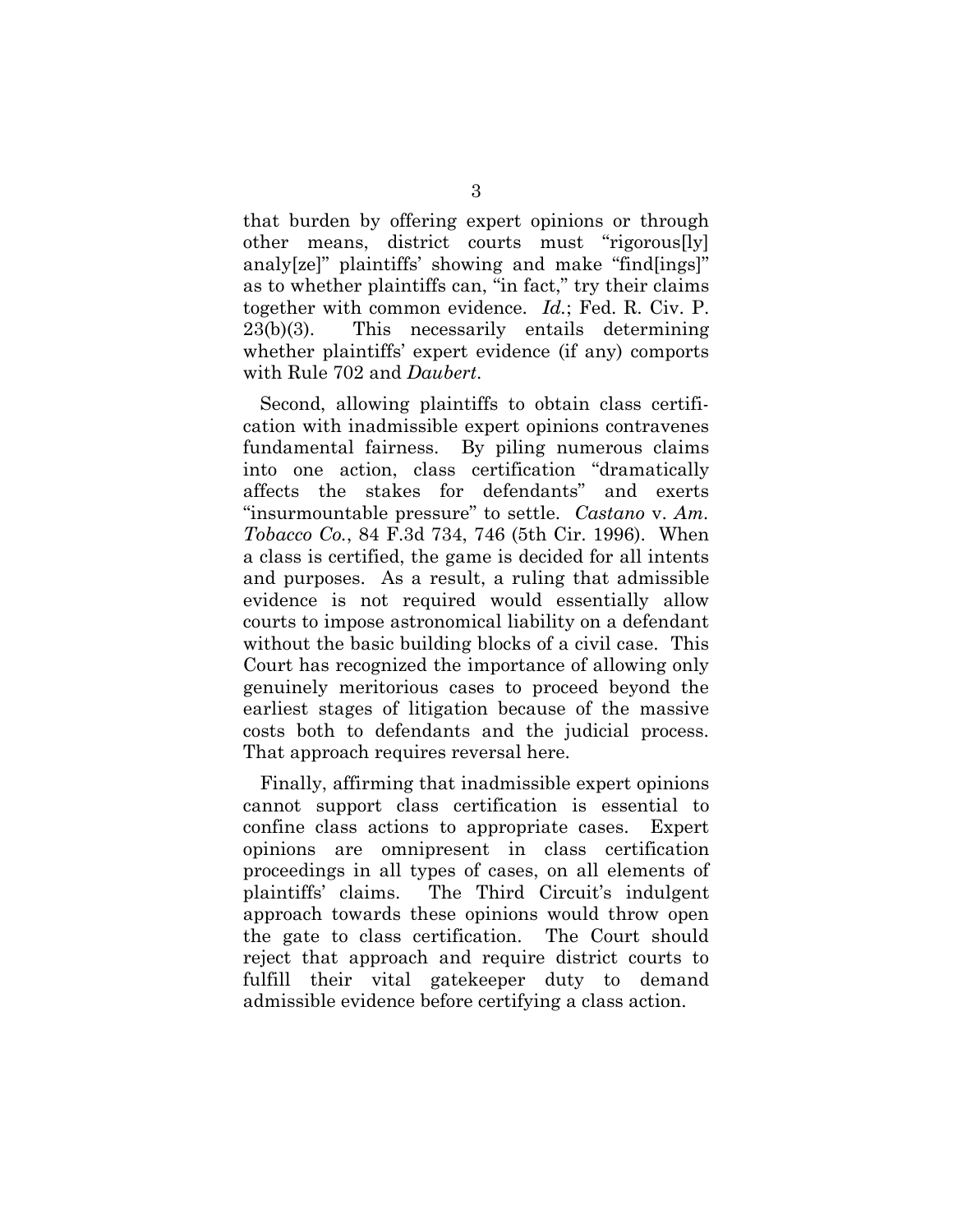#### **ARGUMENT**

### **I. THIS COURT'S PRECEDENTS REQUIRE PLAINTIFFS TO PRESENT ADMISSIBLE EVIDENCE BEFORE OBTAINING CLASS CERTIFICATION.**

This Court's decisions make clear that plaintiffs cannot obtain class certification without introducing admissible evidence. As the Court recently held, "Rule 23 does not set forth a mere pleading standard." *Wal-Mart*, 131 S. Ct. at 2551. Rather, "[a] party seeking class certification must *affirmatively demonstrate* his compliance with the Rule—that is, he must be prepared to *prove* that there are *in fact*  sufficiently numerous parties, common questions of law or fact, etc." *Id.* (first and second emphases added); see also *id.* at 2552 n.6 ("plaintiffs seeking 23(b)(3) certification must prove" the Rule 23 requirements even if "they will surely have to prove [certain issues] *again* at trial").

Accordingly, district courts must conduct a "rigorous analysis" of Rule 23's criteria before "find[ing]" that the case qualifies for class treatment. *Id.* at 2551 (quoting *Gen. Tel. Co.* v. *Falcon*, 457 U.S. 147, 161 (1982)); Fed. R. Civ. P. 23(b)(3). This entails giving the case a "close look," *Amchem Prods., Inc.* v. *Windsor*, 521 U.S. 591, 615 (1997), in which the court "probe[s] behind the pleadings before coming to rest on the certification question." *Falcon*, 457 U.S. at 160. These precedents reflect this Court's proper misgivings about allowing cases to proceed beyond the earliest stages of litigation without meaningful judicial scrutiny because it will cause even unmeritorious claims to recover some settlement value from defendants who cannot risk the chance of a huge damages award.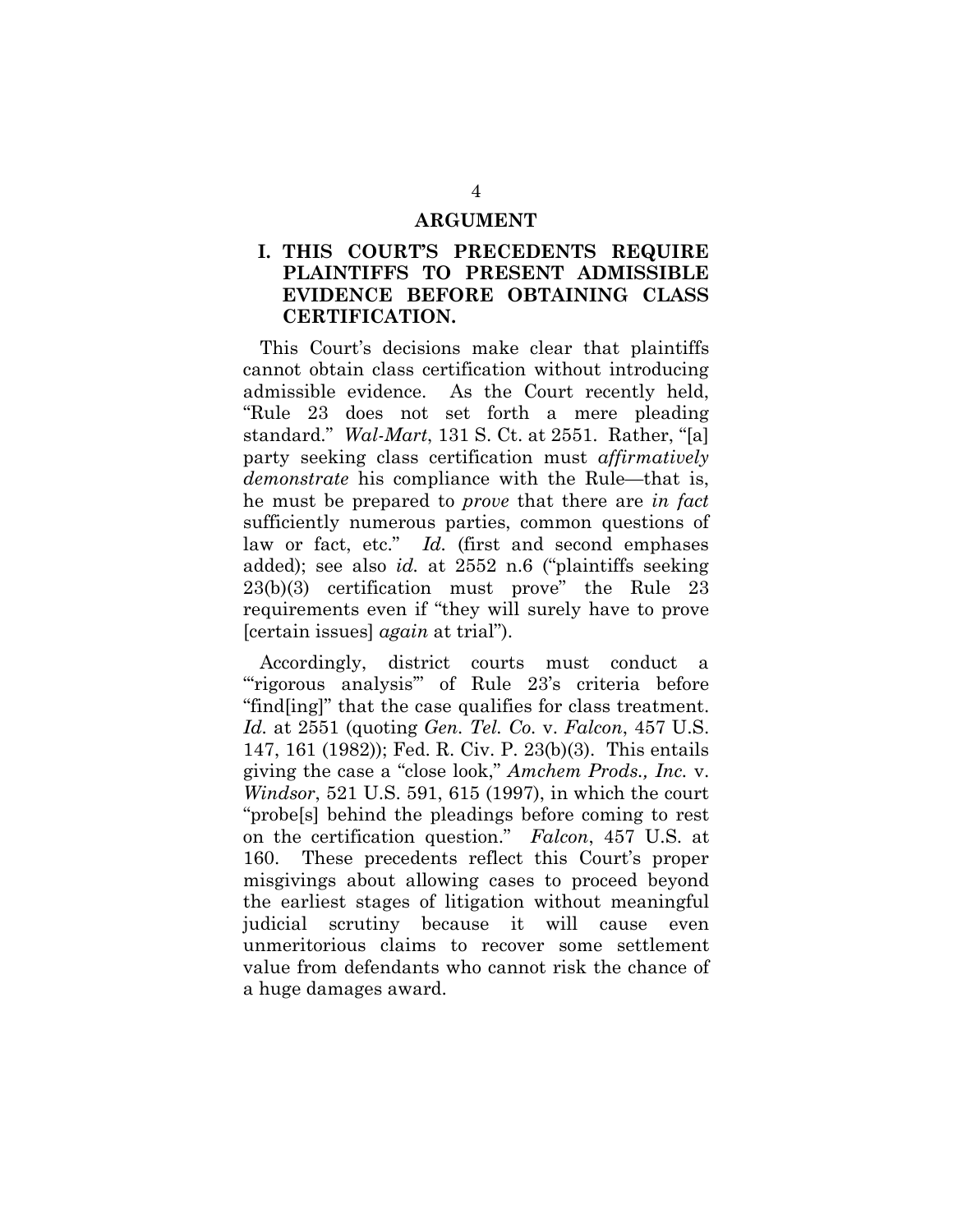If the term "rigorous analysis" is to mean anything, it must require findings "based on adequate admissible evidence." *Unger* v. *Amedisys Inc.*, 401 F.3d 316, 319 (5th Cir. 2005); see also *In re IPO Sec. Litig.*, 471 F.3d 24, 41 (2d Cir. 2006) (court must "receive enough evidence, by affidavits, documents, or testimony, to be satisfied that each Rule 23 requirement has been met"). Indeed, an analysis conducted without valid evidence is the antithesis of "rigorous"—it is indefensible *ipse dixit*. As Judge Jordan explained in dissent, "[a] court should be hard pressed to conclude that the elements of a claim are capable of proof through evidence common to a class if the only evidence proffered would not be admissible as proof of anything." See Pet. App. 66a n.18.

Thus, if plaintiffs try to carry their burden by offering an expert opinion, the district court must decide whether the opinion satisfies Rule 702 and *Daubert*'s standards for helpful and reliable expert evidence. There is no reason why evidence falling short of these standards should ever be allowed to support class certification. *Wal-Mart*, 131 S. Ct. at 2553-54; see, *e.g.*, *Am. Honda Motor Co.* v. *Allen*, 600 F.3d 813, 815-16 (7th Cir. 2010) (per curiam). If plaintiffs cannot introduce admissible common evidence in support of class certification, the court has no basis to "find" that plaintiffs can try their case on a class-wide basis. *E.g.*, *Ellis* v. *Costco Wholesale Corp.*, 657 F.3d 970, 982-83 (9th Cir. 2011); *IPO Sec. Litig.*, 471 F.3d at 41; *West* v. *Prudential Sec., Inc.*, 282 F.3d 935, 938 (7th Cir. 2002).

As petitioners detail, plaintiffs' proffered expert testimony did not remotely satisfy Rule 702 and *Daubert*'s threshold requirements of helpfulness and reliability. Pet. Br. 44-49. Nor *could* admissible expert testimony ultimately be proffered: The pro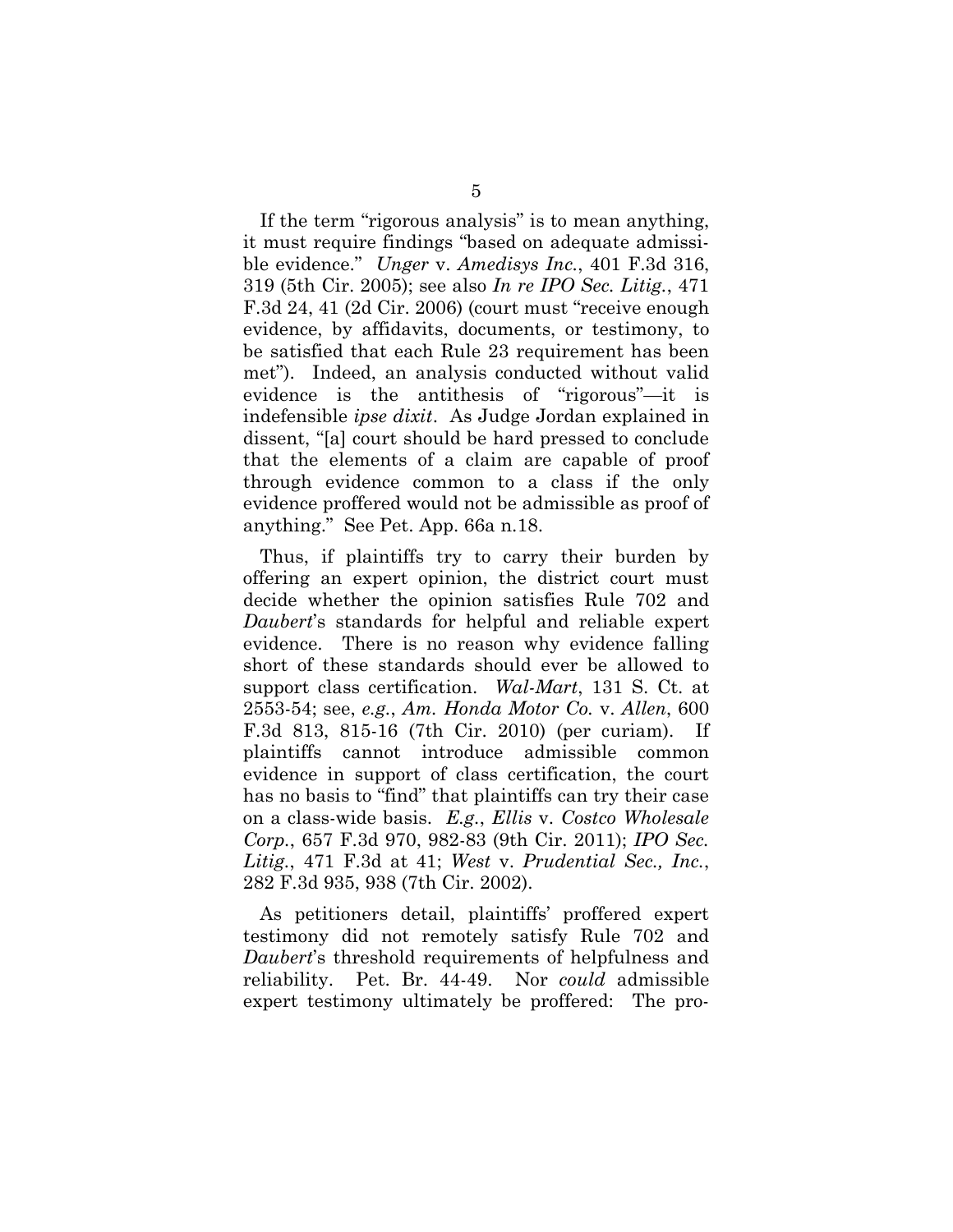posed class of over two million individuals scattered across 650 different pricing franchises presents individualized damages issues that cannot be resolved in a single proceeding. But, instead of requiring the district court to confront the flaws in the expert's model, the Third Circuit held that the district court's task was only "to evaluate whether an expert is presenting a model which could evolve to become admissible evidence." Pet. App. 44a n.13. Under this amorphous standard, it sufficed that "the District Court likely determined that [plaintiffs' expert's] model could be refined between the time when class certification was granted and trial so as to comply with *Daubert.*" *Id.* That is no meaningful gate to keep, and certainly is not the "rigorous analysis" that Rule 23 requires.

### **II. FUNDAMENTAL PRINCIPLES OF FAIR-NESS REQUIRE PLAINTIFFS TO INTRO-DUCE ADMISSIBLE EVIDENCE.**

Certifying a class without admissible evidence also contravenes basic principles of fairness by effectively imposing exponential liability on a defendant without the basic building blocks of a civil case. *E.g.*, *Superintendent* v. *Hill*, 472 U.S. 445, 455 (1985) (due process is violated "if the decision is not supported by any evidence"); *Jackson* v. *Virginia*, 443 U.S. 307, 314 (1979) (decision based upon "a record wholly devoid of any relevant evidence . . . is constitutionally infirm").

It is well-established that "[a] district court's ruling on the certification issue is often the most significant decision rendered in ... class-action proceedings." *Deposit Guar. Nat'l Bank* v. *Roper*, 445 U.S. 326, 339 (1980). Class certification "dramatically affects the stakes for defendants" because the aggregation of claims into a single action "creates insurmountable pressure on defendants to settle, whereas individual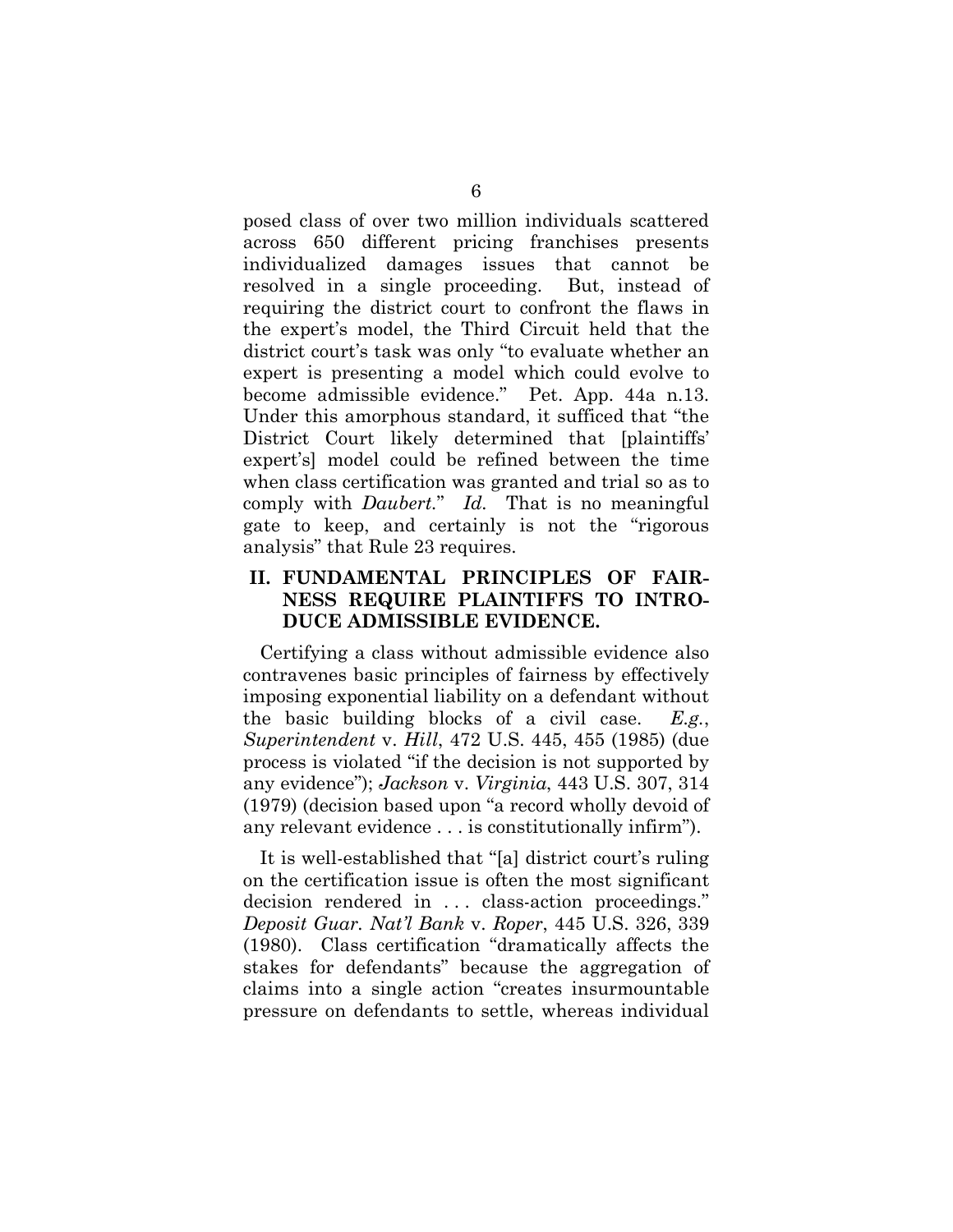trials would not." *Castano*, 84 F.3d at 746; see also, *e.g.*, Richard A. Nagareda, *Class Certification in the Age of Aggregate Proof*, 84 N.Y.U. L. Rev. 97, 99 (2009) ("With vanishingly rare exception, class certification sets the litigation on a path toward resolution by way of settlement, not full-fledged testing of the plaintiffs' case by trial."); Richard A. Nagareda, *Aggregation and Its Discontents: Class Settlement Pressure, Class-Wide Arbitration, and CAFA*, 106 Colum. L. Rev. 1872, 1875 (2006) ("[T]he *overwhelming majority* of actions certified to proceed on a class-wide basis . . . result in settlements.") (emphasis added); Robert G. Bone & David S. Evans, *Class Certification and the Substantive Merits*, 51 Duke L.J. 1251, 1276 (2002) (explaining class certification's "serious impact on settlement dynamics").

Empirical studies have consistently confirmed what courts and commentators know to be true. For example, a 2005 Federal Judicial Center study found that approximately 90% of the suits under review that were filed as class actions settled after certification. Barbara J. Rothstein & Thomas E. Willging, Fed. Judicial Ctr., *Managing Class Action Litigation: A Pocket Guide for Judges* 6 (2005). And a subsequent Federal Judicial Center study found that *every* certified class action in its (smaller) sample terminated in a settlement. Emery G. Lee III & Thomas G. Willging, *Impact of the Class Action Fairness Act on the Federal Courts: Preliminary Findings from Phase Two's Pre-CAFA Sample of Diversity Class Actions* 11-15 (2008)[.2](#page-13-0)

 $\overline{a}$ 

<span id="page-13-0"></span><sup>2</sup> Available at http://www.fjc.gov/public/pdf.nsf/lookup/ cafa1108.pdf/\$file/cafa1108.pdf.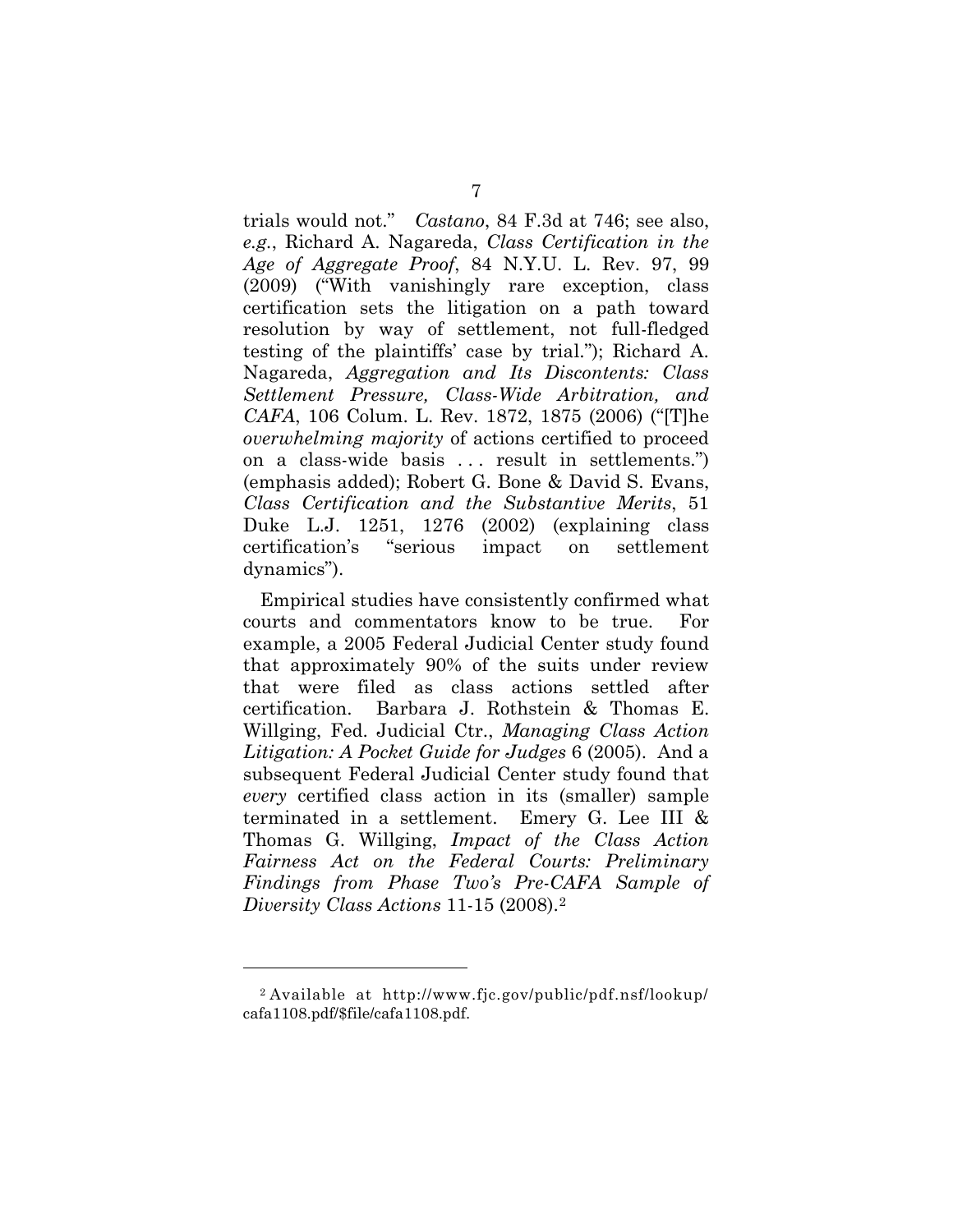Studies of class actions in state courts find similarly high settlement rates. See, *e.g.*, Hilary Hehman, *Class Certification in California: Second Interim Report from the Study of California Class Action Litigation* 23 (2010) ("Eighty-nine percent of certified cases ended in settlement, as compared to only 15% in cases with no certification.")<sup>[3](#page-14-0)</sup>; Steven S. Gensler, *The Other Side of the CAFA Effect: An Empirical Analysis of Class Action Activity in the Oklahoma State Courts* 840 (2010) ("Out of the eighty cases that were class certified, a total of fifty-nine (74%) resulted in a settlement, with twelve still pending.").

This intuitively obvious settlement pressure exists even when plaintiffs' claims lack merit. Indeed, in enacting the Class Action Fairness Act of 2005, Pub. L. No. 109-2, 119 Stat. 4, Congress observed that "[b]ecause class actions are such a powerful tool, they can give a class attorney unbounded leverage," which "can essentially force corporate defendants to pay ransom to class attorneys by settling—rather than litigating—frivolous law-suits." S. Rep. No. 109-14, at 20 (2005); see also *id.* at 21 ("[T]he ability to exercise unbounded leverage over a defendant corporation and the lure of huge attorneys' fees have led to the filing of many frivolous class actions."). This Court too has recognized that "[c]ertification of a large class may so increase the defendant's potential damages liability and litigation costs that he may find it economically prudent to settle and to abandon a meritorious defense." *Coopers & Lybrand* v. *Livesay*, 437 U.S. 463, 476 (1978); see also *Blue Chip Stamps* v. *Manor Drug Stores*, 421 U.S. 723, 740

 $\overline{a}$ 

<span id="page-14-0"></span><sup>3</sup> Available at http://www.courtinfo.ca.gov/reference/ documents/classaction-certification.pdf.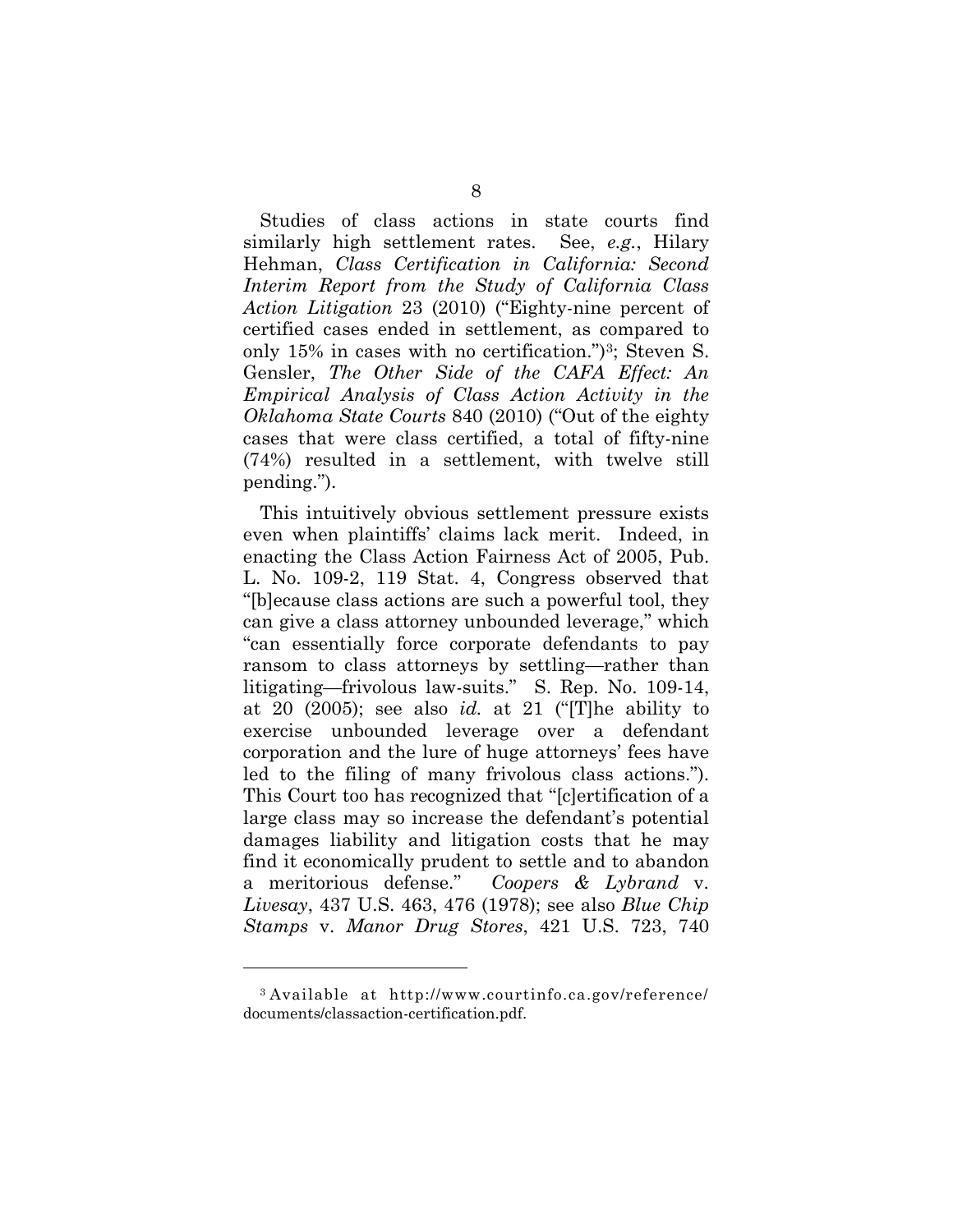(1975) ("even a complaint which by objective standards may have very little chance of success at trial has a settlement value to the plaintiff out of any proportion to its prospect of success at trial").

Judge Posner illustrated why this is so. See *In re Rhone-Poulenc Rorer Inc.*, 51 F.3d 1293, 1298 (7th Cir. 1995). In that case, plaintiffs' claims were far from strong: Indeed, the defendant had lost only one of the first 13 individual trials. *Id.* The defendant therefore could reasonably predict that, if class certification were denied, it would be forced to pay damages in approximately 25 of the 300 cases. *Id.* Assuming that each prevailing suit would result in \$5 million in damages, the defendant could estimate its total potential exposure to be \$125 million. *Id.* But, if class certification were granted, the defendant would suddenly face claims, not just by the individual plaintiffs who filed suit, but by all class members— 5,000 strong. The defendant would thus have a onein-thirteen chance of owing \$25 billion—"and with it bankruptcy." *Id.*; see also Nagareda, *supra*, 106 Colum. L. Rev. at 1881-82 (providing similar example). As Judge Posner concluded, the defendant "may not wish to roll these dice" and "will be under intense pressure to settle." *Rhone-Poulenc Rorer*, 51 F.3d at 1298.

These realities refute the Third Circuit's unfounded assumption that there will be plenty of time after class certification for expert evidence to "evolve" and "be refined." Pet. App. 44a n.13; see also, *e.g.*, *In re Polypropylene Carpet Antitrust Litig.*, 996 F. Supp. 18, 26-29 & n.6 (N.D. Ga. 1997) ("postpon[ing]" analysis of whether the expert's opinion satisfies *Daubert* and requiring plaintiffs to describe only "the *type* of evidence with which they will attempt to prove their case"). Nor may defendants take comfort in the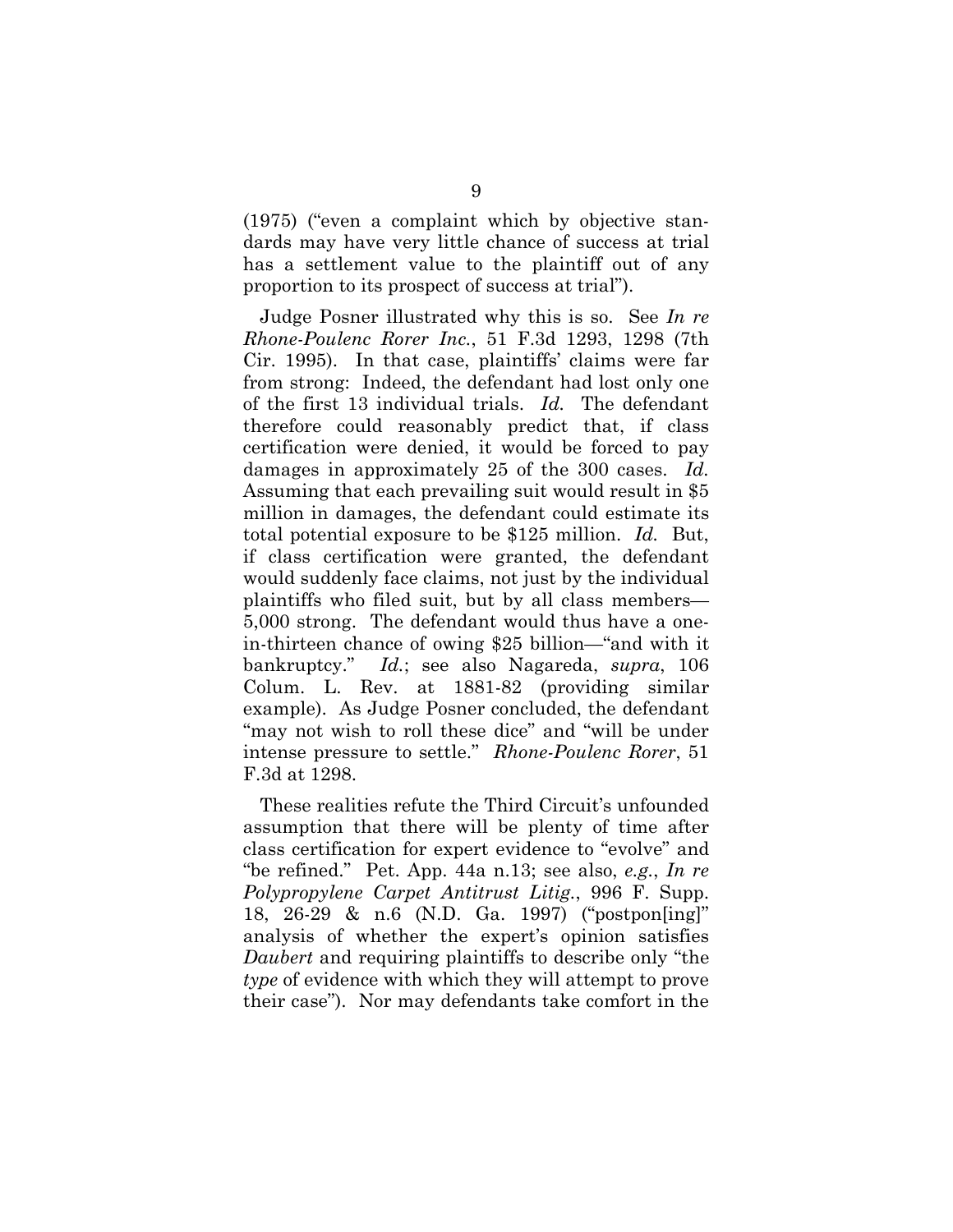technical truth that a certification order may be "modified" later. See Fed. R. Civ. P. 23(c)(1); see, *e.g.*, *Barnes* v. *Am. Tobacco Co.*, 176 F.R.D. 479, 492-93 (E.D. Pa. 1997) (granting certification "even though this case may present a close question . . . because the Court may amend the certification order before a decision on the merits"), *aff'd*, 161 F.3d 127 (3d Cir. 1998).[4](#page-16-0) Almost always, the certification decision leads rapidly to settlement and the defendant pays off the plaintiffs to avoid intolerable risk.

In effect, certification determines "liability." For this reason as well, the Court should demand admissible evidence at the certification stage. Otherwise, courts are effectively imposing enormous liability on defendants without the slightest showing that a class claim has any legal merit. Fundamental fairness requires more.

#### **III. EXPERT OPINIONS PERVADE CLASS CERTIFICATION PROCEEDINGS.**

Finally, if expert opinions are not subject to the basic requirements of admissibility, winning class certification will become as simple as hiring an expert witness. Plaintiffs' strategy in this case is not unique: In all types of cases and on all aspects of their claims, plaintiffs offer expert opinions that seek to smooth over individualized differences among putative class members.

This case is paradigmatic of antitrust suits in which plaintiffs try to compensate for overbroad classes with an expert's promise to make differences

 $\overline{a}$ 

<span id="page-16-0"></span><sup>4</sup> Indeed, it is not even clear whether or when modification orders are appealable under Federal Rule of Civil Procedure 23(f). *See, e.g.*, *Carpenter* v. *Boeing Co*., 456 F.3d 1183, 1191 (10th Cir. 2006).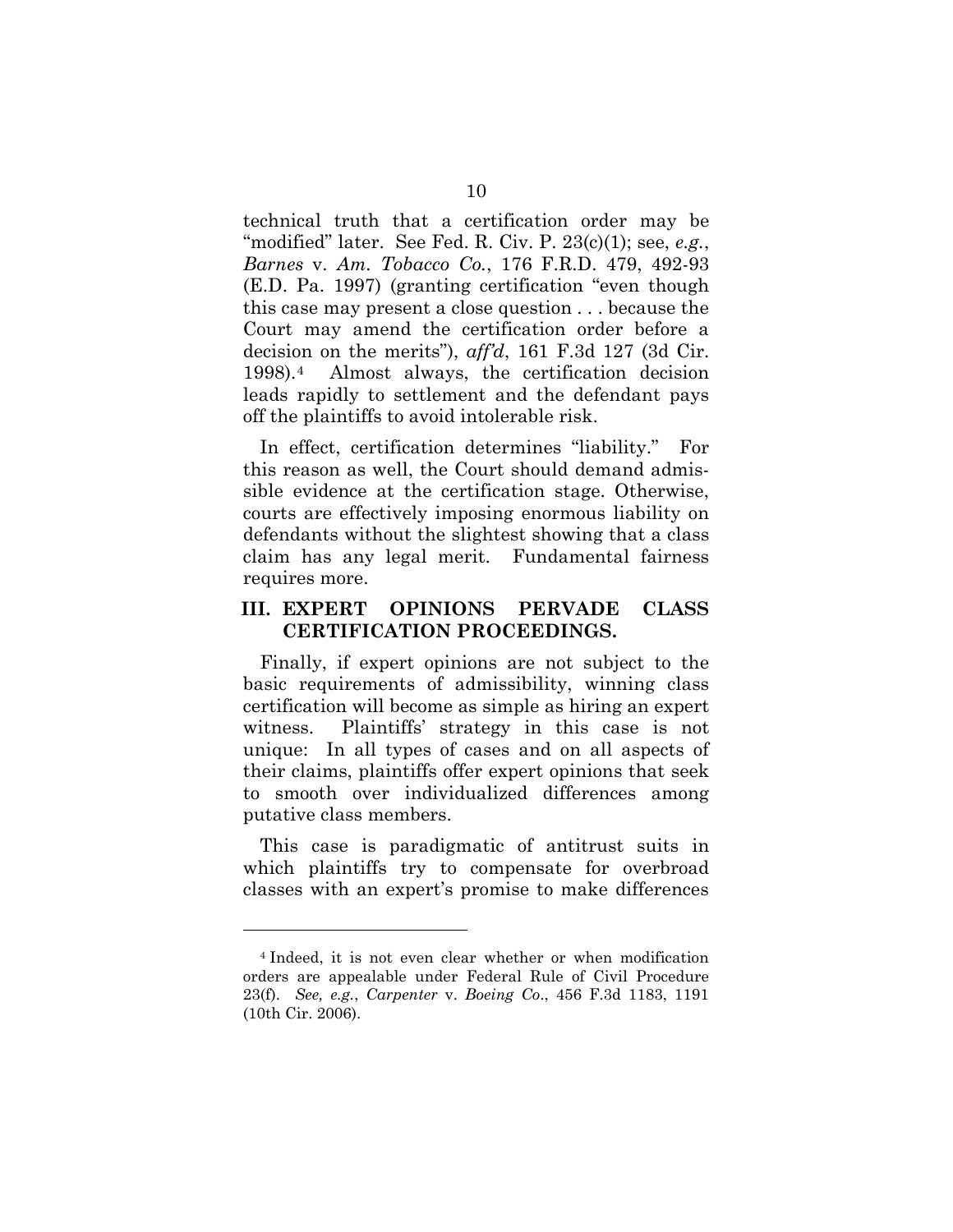among damages claims magically disappear. See, *e.g.*, *Bell Atl. Corp.* v. *AT&T Corp.,* 339 F.3d 294, 306 (5th Cir. 2003) (affirming denial of class certification because expert's formula "in no way account[ed] for the vast differences among those class members," and "[a]ny reasonable approximation of the damages actually suffered by the various class members" would require "individualized damages inquiries"); *Windham* v. *Am. Brands, Inc.*, 565 F.2d 59, 68 (4th Cir. 1977) (en banc) (affirming denial of class certification because damages did not lend themselves to "mechanical calculation, but required 'separate "minitrial[s]'" of an overwhelming large number of individual claims").

This case is also an example of how plaintiffs employ experts in an attempt to satisfy the other elements of an antitrust claim. Rule 23 analysis "begins, of course, with the elements of the underlying cause of action." *Erica P. John Fund, Inc.* v. *Halliburton Co.*, 131 S. Ct. 2179, 2184 (2011). To obtain class certification, plaintiffs must show commonality, typicality, and predominance as to all elements of their claims, and they often hire an expert to opine for them. See 1 Joseph P. McLaughlin, *McLaughlin on Class Actions* § 3:14, at 445 (8th ed. 2011) ("The use of expert testimony, including expert reports and affidavits, is common in support of and in opposition to the class certification motion."); see also Heather P. Scribner, *Rigorous Analysis of the Class Certification Expert: The Roles of* Daubert *and the Defendant's Proof*, 28 Rev. Litig. 71, 72 (2008) (plaintiffs "often" attempt to meet their burden with an expert, and defendants "invariably" respond with an expert of their own).

In antitrust cases like this one, plaintiffs frequently call upon an expert economist to say the defendant's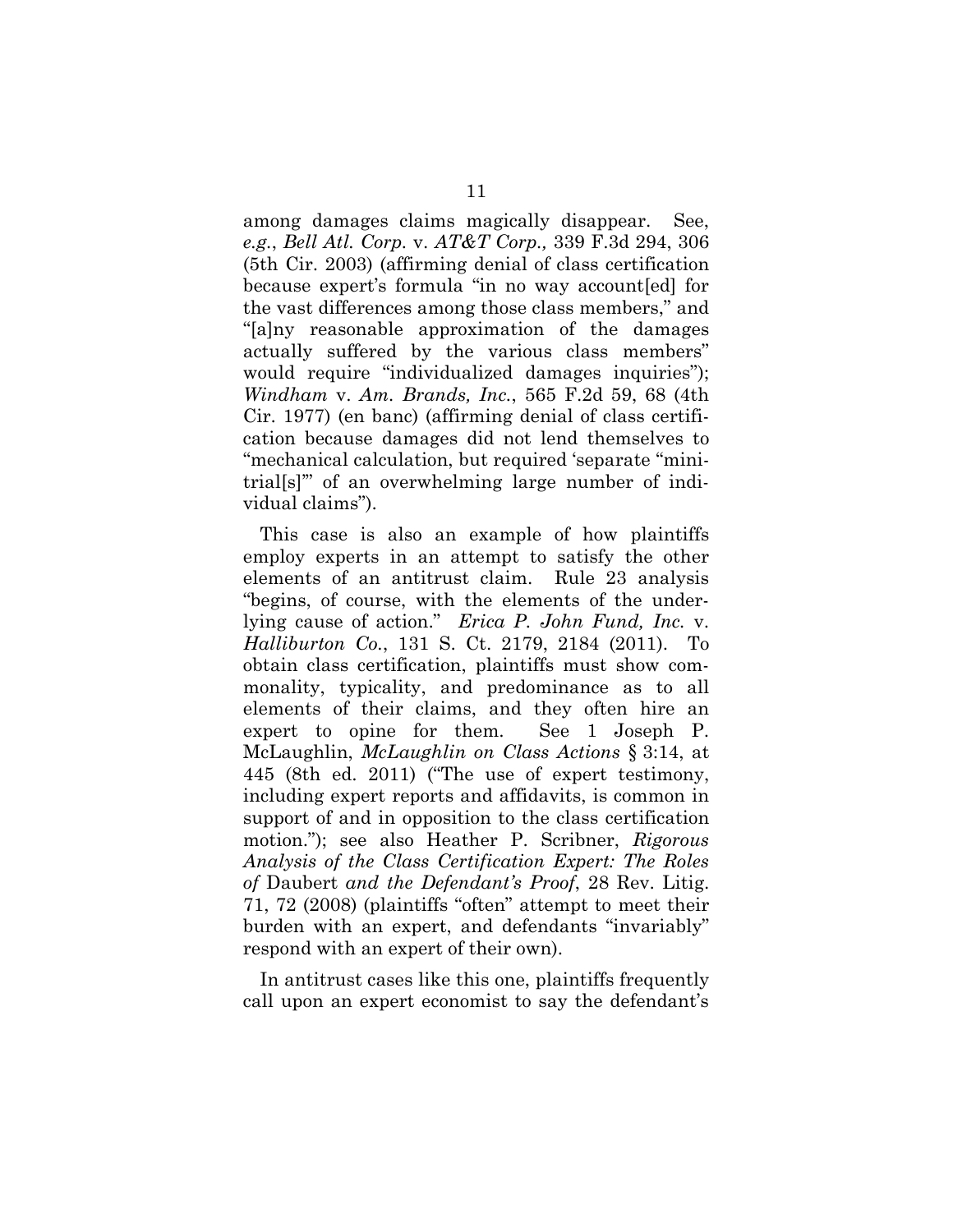conduct had a common antitrust impact on all class members. See, *e.g.*, *In re Hydrogen Peroxide Antitrust Litig.*, 552 F.3d 305, 312 (3d Cir. 2009); *Blades* v. *Monsanto Co.*, 400 F.3d 562, 575 (8th Cir. 2005); Pet. App. 15a-34a. As commentators have observed, "[t]he low bar for acceptance of economic expert evidence applied in many class certification proceedings has created a 'niche' for evidence based on methodologies created solely for the purpose of such proceedings, which therefore have not been subjected to peer review." John H. Johnson & Gregory K. Leonard, *In the Eye of the Beholder: Price Structure as Junk Science in Antitrust Class Certification Proceedings*, 22 Antitrust 108, 108 (2008). Courts should not base the crucial certification decision on such unreliable opinions.

The need to guard against flimsy expert opinions is equally present in securities cases. Plaintiff investors claiming securities fraud must prove, among other things, that they relied on the defendants' misrepresentation, which generally presents a highly individualized inquiry that cannot be decided on a classwide basis. See *Basic Inc.* v. *Levinson*, 485 U.S. 224, 242 (1988). But a class of investors may proceed together under the fraud-on-the-market-theory if they can show they traded shares in an "'efficient market'" that incorporated the misrepresented information into the share price. *Id.* at 248; *Wal-Mart*, 131 S. Ct. at 2552 n.6; see, *e.g.*, *In re Polymedica Corp. Sec. Litig.*, 432 F.3d 1, 7-8 (1st Cir. 2005). Proving "market efficiency" typically entails complex "statistical, economic, and mathematical analysis." *Unger,* 401 F.3d at 323 n.6. Consequently, market efficiency often triggers a battle at the class certification stage waged through expert witnesses. See, *e.g.*, *id.* ("many courts have considered [expert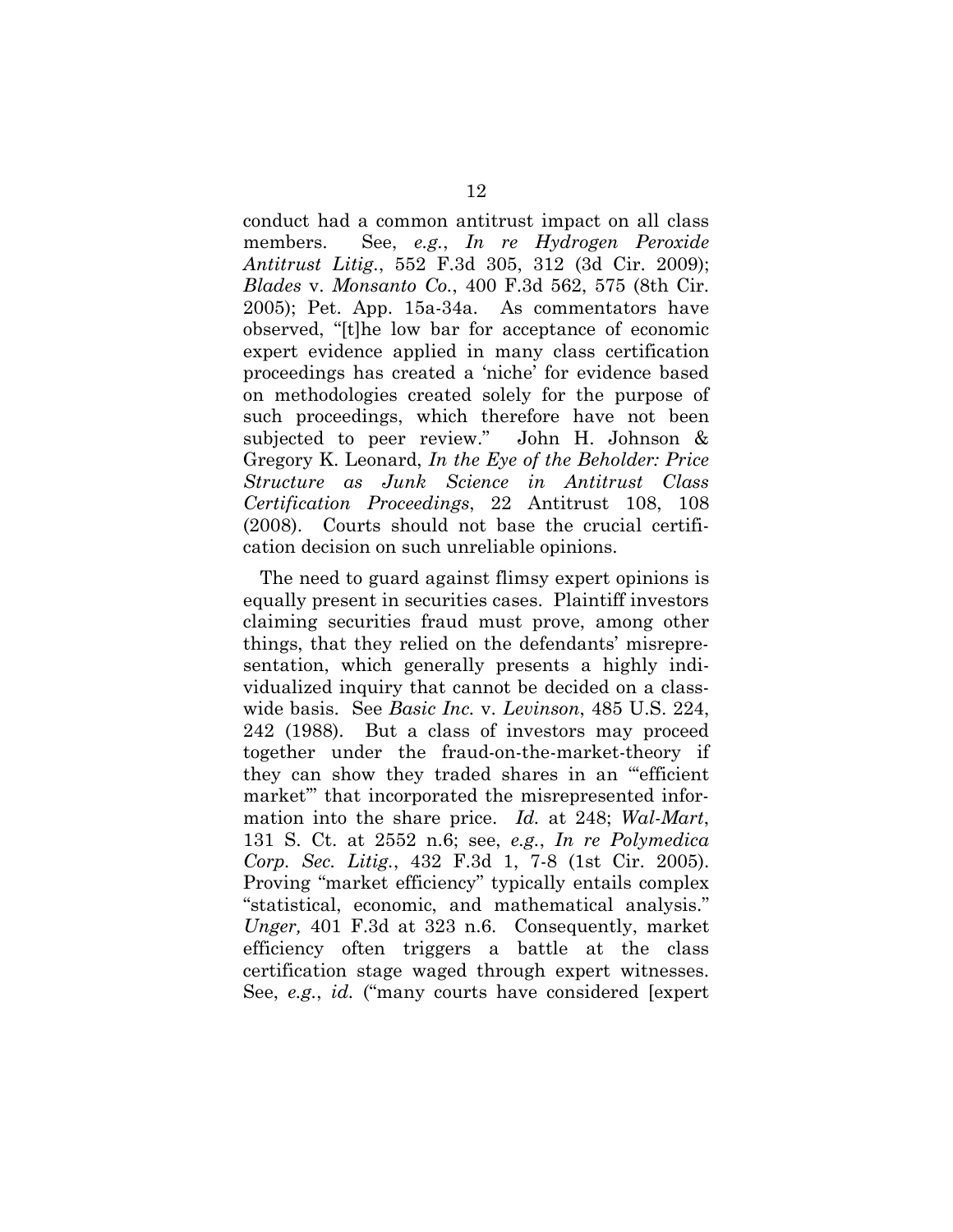testimony] when addressing" market efficiency); *Polymedica*, 432 F.3d at 5 (the district court considered "both parties' expert reports and literally hundreds of pages of exhibits focused on market efficiency"). If plaintiffs' expert opinions need not even satisfy Rule 702 and *Daubert*—let alone overcome a competing expert's opinion—far more meritless strike suits will be filed and certified and payments by defendants will be forthcoming.

The district court's gatekeeper role is also critical in employment discrimination cases. Just as in *Wal-Mart*, plaintiff employees seeking class certification often enlist experts to opine that the employer has a "culture" of gender stereotyping that influenced employment decisions. *E.g.*, *Ellis*, 657 F.3d at 982- 83; see *Wal-Mart*, 131 S. Ct. at 2553-54. The Court suggested in *Wal-Mart* that such opinions can easily stray beyond what Rule 702 and *Daubert* admit. See 131 S. Ct. at 2553 n.8; see also John Monahan et al., *Contextual Evidence of Gender Discrimination: The Ascendance of "Social Frameworks,"* 94 Va. L. Rev. 1715, 1748 (2008) (concluding that admissible expert opinion cannot offer "linkage of general research to specific facts"); cf. Allan G. King & Syeeda S. Amin, *Social Framework Analysis as Inadmissible "Character" Evidence*, 32 Law & Psychol. Rev. 1, 3 (2008) (arguing that "social framework evidence" can constitute "mere character evidence that should be excluded under Rule 404(a)"). District courts must therefore closely scrutinize such opinions before subjecting employers to potential financial ruin.

The above examples are just a few of the many contexts in which the class certification decision hinges on disputed expert analysis. Proposed class actions in products liability, toxic torts, and numerous other areas of law also frequently feature